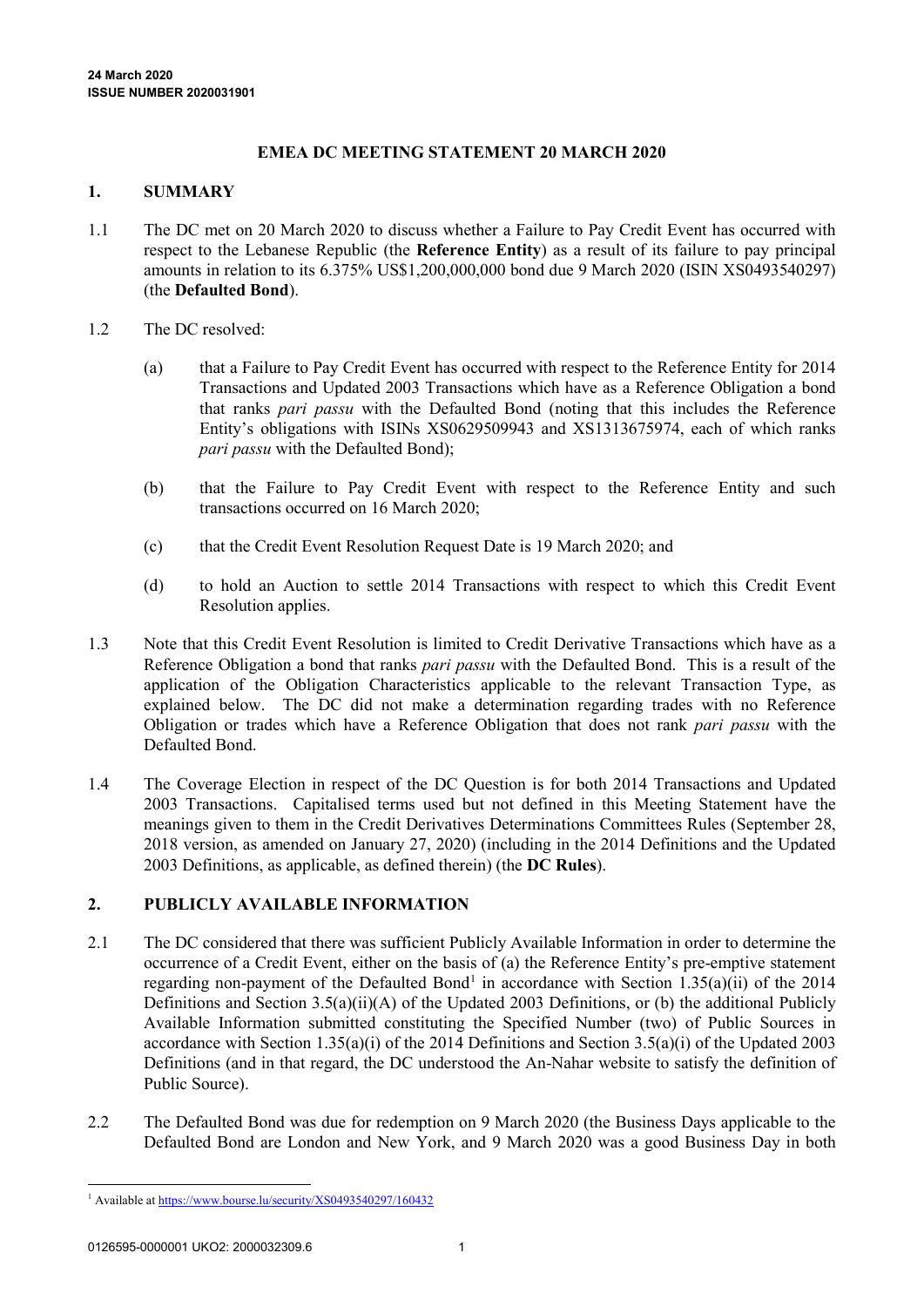centres). The conditions of the Defaulted Bond apply a seven calendar day grace period. The grace period therefore expired on 16 March 2020.

## **3. APPLICATION OF OBLIGATION CHARACTERISTICS AND EFFECT ON CREDIT EVENT RESOLUTION**

- 3.1 The Transaction Type applicable to the Reference Entity is Emerging European and Middle Eastern Sovereign. In order to trigger a Credit Event in relation to the Defaulted Bond (except for Credit Derivative Transactions where the Defaulted Bond is the Reference Obligation), it is necessary for the Defaulted Bond to satisfy the following Obligation Characteristics:
	- (a) Not Subordinated;
	- (b) Not Domestic Currency;
	- (c) Not Domestic Law; and
	- (d) Not Domestic Issuance.
- 3.2 The Defaulted Bond clearly satisfies the Not Domestic Currency and Not Domestic Law Obligation Characteristics, as it is denominated in US Dollars and governed by New York law. The DC determined that the Not Domestic Issuance Obligation Characteristic is satisfied on the basis of a sale note in respect of the Defaulted Bond available on the Reference Entity's website, which made clear that a significant portion of the issuance was subscribed for by international investors.[2](#page-1-0)
- 3.3 The Not Subordinated Obligation Characteristic requires that the Defaulted Bond is not Subordinated to the Reference Obligation or the Prior Reference Obligation (if applicable) in respect of a given Credit Derivative Transaction. In the context of a Sovereign Reference Entity such as this, the definition of "Subordination" in the 2014 Definitions and the Updated 2003 Definitions takes into account priorities arising by operation of law. Therefore, if the Defaulted Bond is Subordinated to the Reference Obligation in respect of a given Credit Derivative Transaction as a matter of Lebanese law, the Defaulted Bond will not satisfy the Not Subordinated Obligation Characteristic in respect of that Credit Derivative Transaction, and the non-payment will not constitute a Credit Event for such transaction.
- 3.4 Condition 3 of the terms and conditions in the base prospectus for the Defaulted Bond provides as follows:

*The Notes constitute direct, general, unconditional, unsubordinated and (subject to Condition 4) unsecured obligations of the Republic which rank pari passu in priority of payment, without any preference among themselves and at least pari passu with all other present and future unsecured (subject to Condition 4) and unsubordinated Indebtedness (as defined below) of the Republic,* other than any Indebtedness preferred by Lebanese law*. The full faith and credit of the Republic will be pledged for the due and punctual payment of the Notes and for all obligations of the Republic in respect thereof.* [emphasis added]

*"Indebtedness" means all indebtedness of the Republic in respect of monies borrowed by the Republic and guarantees given by the Republic of monies borrowed by others.*

3.5 Accordingly, the Defaulted Bond is indeed potentially Subordinated to obligations of the Reference Entity as provided for in local law, and the documents available did not contain a description of how this might apply. This means that, in order to determine whether the Defaulted Bond satisfies the

<span id="page-1-0"></span> <sup>2</sup> Available a[t http://www.finance.gov.lb/en-us/Finance/PublicDebt/DebtT/Documents/Brief Note \\$1 2BN 2020 Eurobond 2010 Website.pdf](http://www.finance.gov.lb/en-us/Finance/PublicDebt/DebtT/Documents/Brief%20Note%20$1%202BN%202020%20Eurobond%202010%20Website.pdf)